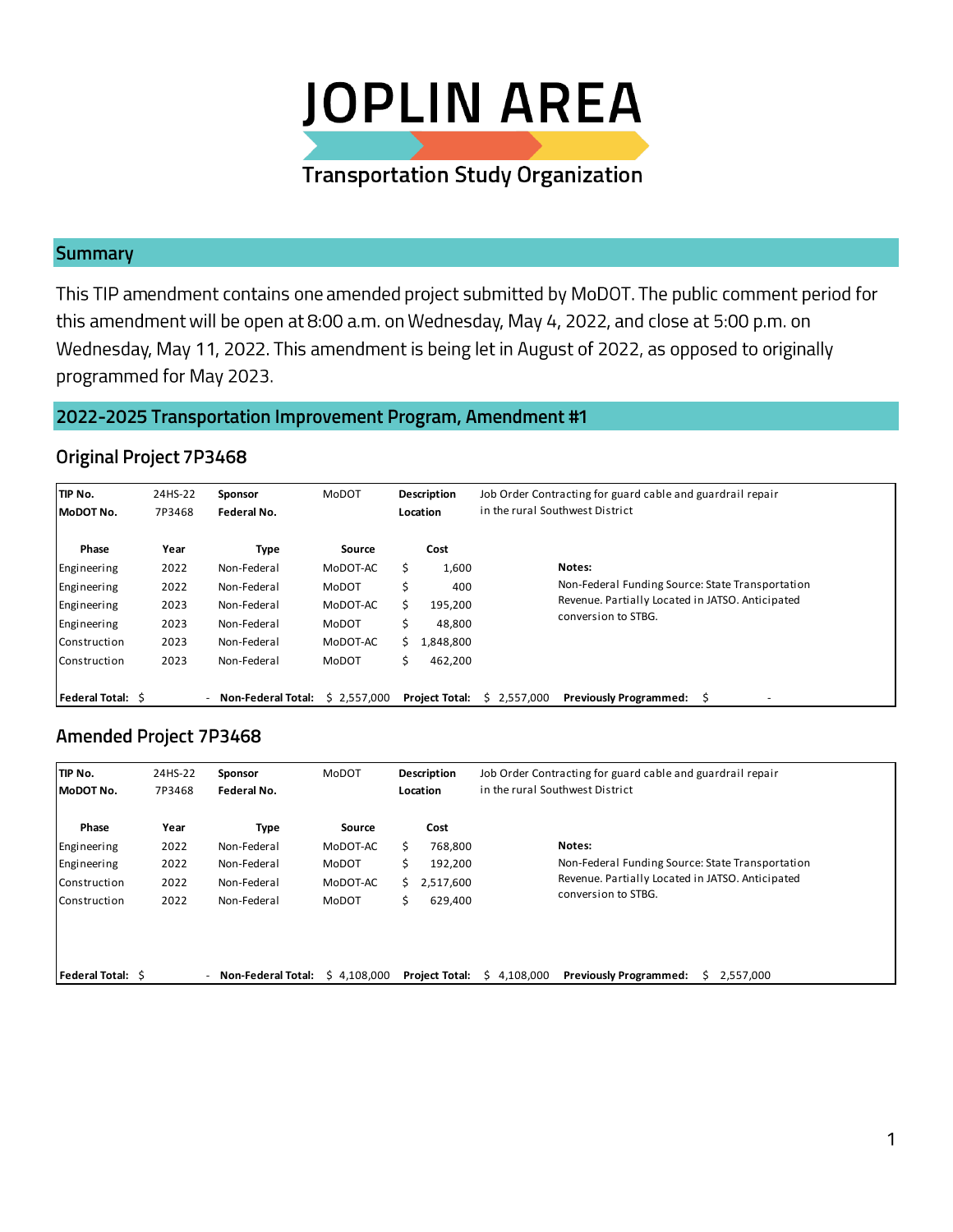# **Original Financial Summaries**

| <b>FY 2022 Roadway Financial Summary</b> |    |                          |    |                          |    |                                        |    |                          |    |                              |                                |               |         |                              |           |                 |
|------------------------------------------|----|--------------------------|----|--------------------------|----|----------------------------------------|----|--------------------------|----|------------------------------|--------------------------------|---------------|---------|------------------------------|-----------|-----------------|
| <b>TIP Number</b>                        |    | <b>STBG</b>              |    | <b>Safety</b>            |    | <b>NHPP-BR</b>                         |    | <b>NHPP-IM</b>           |    | NHPP-NHS Earmark             |                                | <b>MoDOT</b>  |         | MoDOT-AC                     | Local     | Total           |
| 06HS-12                                  | \$ | 8,000                    | \$ |                          | \$ |                                        | \$ |                          | \$ |                              | \$                             | \$<br>2,000   | \$      |                              | \$-       | \$<br>10,000    |
| 07HS-12                                  | \$ |                          | \$ | $\blacksquare$           | \$ | $\overline{a}$                         | \$ | $\overline{\phantom{a}}$ | \$ | 16,000                       | \$                             | \$<br>4,000   | \$      | $\overline{\phantom{a}}$     | \$-       | \$<br>20,000    |
| 09HS-12                                  | \$ | 1,600                    | \$ |                          | \$ |                                        | \$ |                          | \$ |                              | \$                             | \$<br>400     | \$      |                              | \$-       | \$<br>2,000     |
| 05HS-14                                  | \$ | 1,600                    | \$ | $\overline{\phantom{a}}$ | \$ | $\qquad \qquad \blacksquare$           | \$ | $\overline{\phantom{a}}$ | \$ | $\overline{\phantom{a}}$     | \$<br>$\overline{\phantom{a}}$ | \$<br>400     | \$      | $\overline{\phantom{a}}$     | \$-       | \$<br>2,000     |
| 14HS-18                                  | \$ |                          | \$ | $\overline{\phantom{a}}$ |    | \$4,147,600                            | \$ | $\overline{\phantom{a}}$ | \$ | $\overline{\phantom{a}}$     | \$<br>$\overline{\phantom{a}}$ | \$1,036,400   | \$      | $\overline{\phantom{a}}$     | \$-       | \$<br>5,184,000 |
| 22HS-18                                  | \$ | $\overline{\phantom{a}}$ | \$ | 9,000                    | \$ |                                        | \$ | $\overline{\phantom{a}}$ | \$ |                              | \$                             | \$<br>1,000   | \$      | $\overline{\phantom{a}}$     | \$-       | \$<br>10,000    |
| 01HS-22                                  | \$ | $\overline{\phantom{a}}$ | \$ | $\overline{\phantom{a}}$ | \$ | $\overline{\phantom{a}}$               | \$ | $\overline{\phantom{a}}$ |    | \$313,600                    | \$<br>$\overline{\phantom{a}}$ | \$<br>78,400  | \$      | $\blacksquare$               | \$-       | \$<br>392,000   |
| 02HS-22                                  | \$ |                          | \$ |                          | \$ | $\overline{a}$                         |    | \$5,294,600              | \$ |                              | \$                             | \$<br>587,400 | \$      |                              | \$-       | \$<br>5,882,000 |
| 03HS-22                                  | \$ | $\overline{\phantom{a}}$ | \$ |                          | \$ | $\overline{\phantom{a}}$               | \$ |                          | \$ | $\qquad \qquad \blacksquare$ | \$<br>$\overline{\phantom{a}}$ | \$<br>43,800  | \$      | 394,200                      | \$-       | \$<br>438,000   |
| 05HS-22                                  | \$ | $\overline{\phantom{a}}$ | \$ | 609,600                  | \$ | $\overline{a}$                         | \$ | $\overline{a}$           | \$ | $\qquad \qquad \blacksquare$ | \$<br>$\overline{\phantom{a}}$ | \$<br>67,400  | \$      |                              | \$-       | \$<br>677,000   |
| 06HS-22                                  | \$ |                          | \$ |                          | \$ | $\overline{a}$                         | \$ | $\overline{\phantom{a}}$ | \$ | $\overline{\phantom{a}}$     | \$                             | \$<br>18,800  | \$      | 75,200                       | \$-       | \$<br>94,000    |
| 07HS-22                                  | \$ | $\overline{\phantom{a}}$ | \$ | $\overline{\phantom{a}}$ | \$ | $\overline{a}$                         | \$ | $\overline{\phantom{a}}$ | \$ | $\qquad \qquad \blacksquare$ | \$<br>$\overline{\phantom{a}}$ | \$<br>2,000   | \$      | 8,000                        | \$-       | \$<br>10,000    |
| 08HS-22                                  | \$ |                          | \$ |                          | \$ |                                        | \$ |                          | \$ |                              | \$                             | \$<br>1,000   | \$      | 4,000                        | \$-       | \$<br>5,000     |
| 09HS-22                                  | \$ | $\overline{\phantom{a}}$ | \$ | $\overline{\phantom{a}}$ | \$ | 716,800                                | \$ | $\overline{\phantom{a}}$ | \$ | $\qquad \qquad \blacksquare$ | \$<br>$\overline{\phantom{a}}$ | \$<br>179,200 | \$      | $\overline{\phantom{a}}$     | \$-       | \$<br>896,000   |
| 10HS-22                                  | \$ |                          | \$ | $\overline{\phantom{a}}$ | \$ |                                        | \$ | $\overline{a}$           | \$ | $\qquad \qquad \blacksquare$ | \$<br>$\overline{\phantom{0}}$ | \$<br>37,400  | \$      | 149,600                      | \$-       | \$<br>187,000   |
| 11HS-22                                  | \$ |                          | \$ |                          | \$ | $\overline{a}$                         | \$ | $\overline{\phantom{a}}$ | \$ | $\frac{1}{2}$                | \$                             | \$<br>10,000  | \$      | 40,000                       | \$-       | \$<br>50.000    |
| 12HS-22                                  | \$ |                          | \$ | $\overline{\phantom{a}}$ | \$ | $\overline{a}$                         | \$ | $\overline{a}$           | \$ | $\qquad \qquad \blacksquare$ | \$<br>$\overline{\phantom{a}}$ | \$<br>203,800 | \$      | 815,200                      | $\zeta$ - | \$<br>1,019,000 |
| 15HS-22                                  | \$ |                          | \$ |                          | \$ | $\qquad \qquad -$                      | \$ |                          | \$ |                              | \$                             | \$<br>595,600 |         | \$2,381,400                  | \$-       | \$<br>2,977,000 |
| 16HS-22                                  | \$ | $\overline{\phantom{a}}$ | \$ | $\overline{\phantom{a}}$ | \$ | $\overline{\phantom{a}}$               | \$ | $\overline{\phantom{a}}$ | \$ | $\qquad \qquad \blacksquare$ | \$<br>$\overline{\phantom{a}}$ | \$<br>2,000   | \$      | 8,000                        | \$-       | \$<br>10,000    |
| 17HS-22                                  | \$ | $\overline{\phantom{a}}$ | \$ | $\overline{\phantom{a}}$ | \$ | $\overline{a}$                         | \$ | $\overline{\phantom{a}}$ | \$ | $\qquad \qquad \blacksquare$ | \$<br>$\overline{\phantom{a}}$ | \$<br>160,000 | \$      | 640,000                      | $\zeta$ - | \$<br>800,000   |
| 18HS-22                                  | \$ |                          | \$ |                          | \$ |                                        | \$ |                          | \$ | $\overline{\phantom{a}}$     | \$                             | \$<br>160,000 | \$      | 640,000                      | \$-       | \$<br>800,000   |
| 19HS-22                                  | \$ |                          | \$ | $\overline{\phantom{a}}$ | \$ | $\overline{a}$                         | \$ | $\overline{a}$           | \$ | $\qquad \qquad \blacksquare$ | \$                             | \$<br>2,000   | \$      | 8,000                        | \$-       | \$<br>10,000    |
| 20HS-22                                  | \$ |                          | \$ |                          | \$ | $\qquad \qquad \blacksquare$           | \$ | $\overline{\phantom{0}}$ | \$ |                              | \$                             | \$<br>476,000 |         | \$1,904,000                  | \$-       | \$<br>2,380,000 |
| 21HS-22                                  | \$ | $\overline{\phantom{a}}$ | \$ | $\overline{\phantom{a}}$ | \$ | $\overline{\phantom{a}}$               | \$ | $\overline{\phantom{a}}$ | \$ | $\qquad \qquad \blacksquare$ | \$<br>$\overline{\phantom{a}}$ | \$<br>1,000   | \$      | 4,000                        | \$-       | \$<br>5,000     |
| 22HS-22                                  | \$ | $\overline{\phantom{0}}$ | \$ |                          | \$ | $\overline{a}$                         | \$ | $\overline{\phantom{0}}$ | \$ | $\frac{1}{2}$                | \$<br>$\overline{\phantom{0}}$ | \$<br>220,000 | $\zeta$ | 880,000                      | \$-       | \$<br>1,100,000 |
| 23HS-22                                  | \$ |                          | \$ |                          | \$ | $\overline{a}$                         | \$ |                          | \$ | $\overline{\phantom{a}}$     | \$                             | \$<br>2,000   | \$      | 8,000                        | \$-       | \$<br>10,000    |
| 24HS-22                                  | \$ |                          | \$ | $\overline{\phantom{a}}$ | \$ | $\overline{a}$                         | \$ | $\blacksquare$           | \$ |                              | \$<br>$\overline{\phantom{a}}$ | \$<br>400     | \$      | 1,600                        | \$-       | \$<br>2,000     |
| 25HS-22                                  | \$ |                          | \$ |                          | \$ | $\qquad \qquad \blacksquare$           | \$ | $\overline{\phantom{a}}$ | \$ | 16,000                       | \$                             | \$<br>4,000   | \$      |                              | \$-       | \$<br>20,000    |
| 26HS-22                                  | \$ | $\overline{\phantom{a}}$ | \$ | $\overline{\phantom{a}}$ | \$ | $\overline{\phantom{a}}$               | \$ | $\overline{\phantom{a}}$ | \$ | $\overline{\phantom{a}}$     | \$<br>$\overline{\phantom{a}}$ | \$<br>5,200   | \$      | 20,800                       | \$-       | \$<br>26,000    |
| 27HS-22                                  | \$ |                          | \$ |                          | \$ | $\overline{a}$                         | \$ | $\overline{\phantom{a}}$ | \$ | $\overline{a}$               | \$                             | \$<br>5,000   | \$      | 20,000                       | \$-       | \$<br>25,000    |
| 28HS-22                                  |    | \$160,000                | \$ | $\overline{\phantom{a}}$ | \$ |                                        | \$ | $\overline{\phantom{a}}$ | \$ | $\overline{\phantom{a}}$     | \$                             | \$<br>40,000  | \$      | $\overline{\phantom{a}}$     | \$-       | \$<br>200,000   |
| 29HS-22                                  | \$ |                          | \$ |                          | \$ | 8.000                                  | \$ |                          | \$ |                              | \$                             | \$<br>2,000   | \$      |                              | \$-       | \$<br>10,000    |
| 30HS-22                                  | \$ |                          | \$ | 495,000                  | \$ | $\qquad \qquad \blacksquare$           | \$ | $\overline{\phantom{a}}$ | \$ | $\qquad \qquad \blacksquare$ | \$                             | \$<br>55,000  | \$      | $\overline{\phantom{a}}$     | \$-       | \$<br>550,000   |
| 31HS-22                                  |    | \$40,000                 | \$ |                          | \$ | $\qquad \qquad \blacksquare$           | \$ | $\overline{\phantom{a}}$ | \$ | $\qquad \qquad \blacksquare$ | \$<br>$\overline{\phantom{a}}$ | \$<br>10,000  | \$      | $\overline{\phantom{a}}$     | \$-       | \$<br>50,000    |
| 32HS-22                                  | \$ |                          | \$ | 90,000                   | \$ | $\overline{a}$                         | \$ | $\overline{\phantom{a}}$ | \$ | $\qquad \qquad \blacksquare$ | \$                             | \$<br>10,000  | \$      | $\overline{\phantom{a}}$     | \$-       | \$<br>100,000   |
| 33HS-22                                  |    | \$244,000                | \$ |                          | \$ | $\overline{\phantom{a}}$               | \$ | $\overline{\phantom{a}}$ | \$ | $\overline{\phantom{a}}$     | \$                             | \$<br>61,000  | \$      | $\overline{\phantom{a}}$     | \$-       | \$<br>305,000   |
| 34HS-22                                  | \$ |                          | \$ | $\overline{\phantom{a}}$ | \$ | $\overline{\phantom{a}}$               | \$ | $\overline{a}$           | \$ | $\qquad \qquad \blacksquare$ | \$                             | \$<br>20,000  | \$      | $\overline{\phantom{a}}$     | \$-       | \$<br>20,000    |
| 35HS-22                                  | \$ | 40,000                   | \$ | $\overline{\phantom{a}}$ | \$ | $\overline{\phantom{0}}$               | \$ | $\overline{\phantom{a}}$ | \$ | $\overline{\phantom{m}}$     | \$                             | \$<br>10,000  | \$      | $\qquad \qquad \blacksquare$ | \$-       | \$<br>50,000    |
| 36HS-22                                  | Ś. | 40,000                   | \$ | $\overline{\phantom{a}}$ | \$ | $\overline{\phantom{a}}$               | \$ | $\overline{\phantom{a}}$ | \$ | $\overline{\phantom{a}}$     | \$<br>$\overline{\phantom{a}}$ | \$<br>10,000  | \$      | $\overline{\phantom{a}}$     | \$-       | \$<br>50,000    |
| 37HS-22                                  | \$ | 3,200                    | \$ | $\overline{\phantom{a}}$ | \$ |                                        | \$ | $\overline{\phantom{a}}$ | \$ | $\frac{1}{2}$                | \$                             | \$<br>800     | \$      | $\blacksquare$               | \$-       | \$<br>4,000     |
| 38HS-22                                  | \$ |                          | \$ |                          | \$ | 240,000                                | \$ | $\overline{\phantom{0}}$ | \$ | $\overline{\phantom{a}}$     | \$                             | \$<br>60,000  | \$      | $\overline{\phantom{a}}$     | \$-       | \$<br>300,000   |
| 39HS-22                                  | \$ |                          | \$ | 45,000                   | \$ |                                        | \$ | $\overline{a}$           | \$ | $\overline{\phantom{a}}$     | \$                             | \$<br>5,000   | \$      |                              | \$-       | \$<br>50,000    |
| 40HS-22                                  | \$ |                          | \$ |                          | \$ | $\overline{\phantom{a}}$               | \$ | $\overline{\phantom{a}}$ | \$ | $\overline{\phantom{a}}$     | \$<br>$\overline{\phantom{a}}$ | \$<br>10,000  | \$      | 40,000                       | \$-       | \$<br>50,000    |
| 41HS-22                                  |    | \$40,000                 | \$ | $\overline{\phantom{a}}$ | \$ | $\qquad \qquad -$                      | \$ | $\overline{\phantom{a}}$ | \$ | $\overline{\phantom{a}}$     | \$<br>$\overline{\phantom{a}}$ | \$<br>10,000  | \$      |                              | $\zeta$ - | \$<br>50,000    |
| Total                                    |    | \$578,400                |    |                          |    | $$1,248,600$ $$5,112,400$ $$5,294,600$ |    |                          |    | \$345,600                    | \$<br>$\blacksquare$           | \$4,210,400   |         | \$8,042,000                  | \$-       | \$24,832,000    |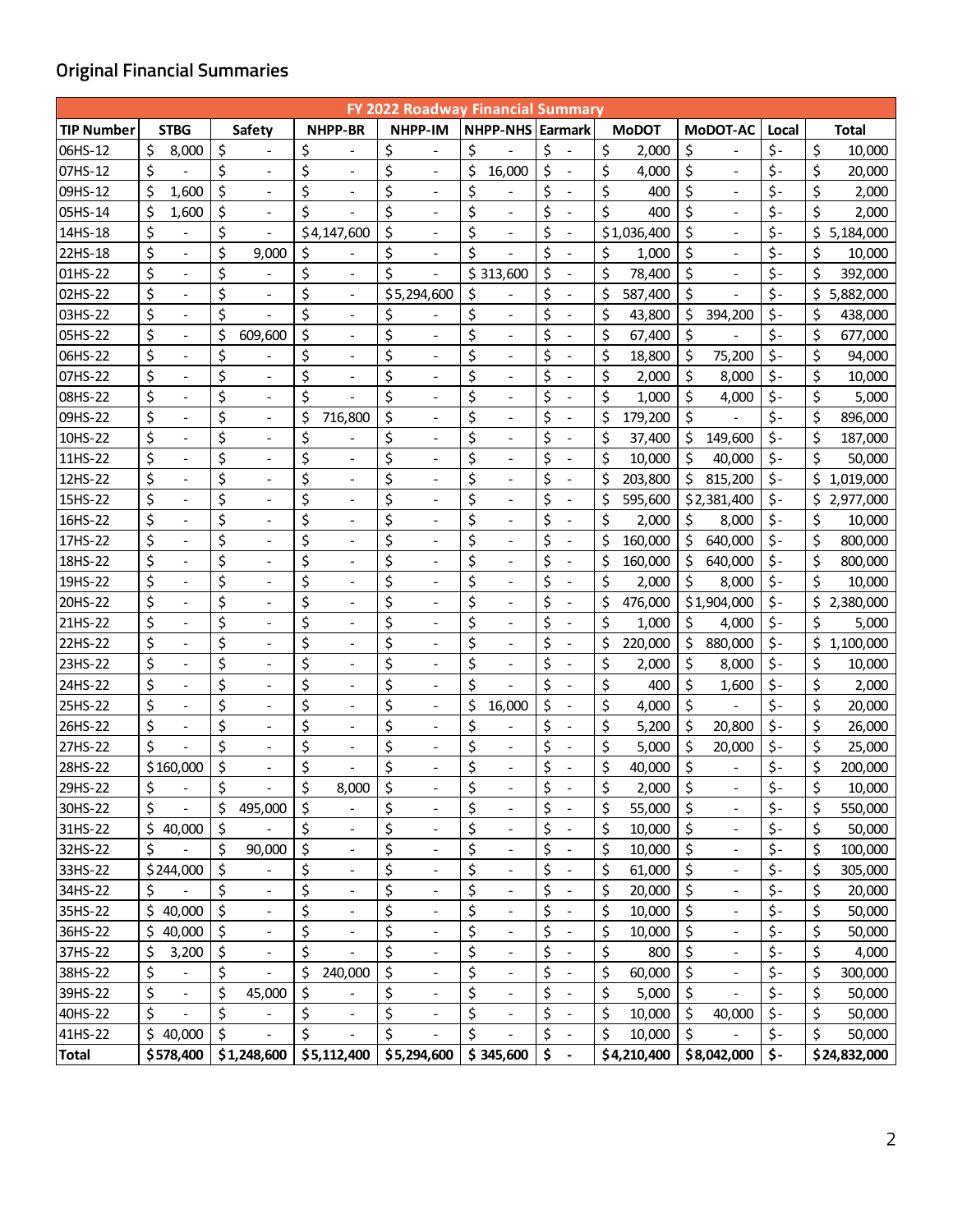|                   | <b>FY 2023 Roadway Financial Summary</b> |                                    |                                |                                    |                                |                                |               |                                |                                    |                 |  |  |  |  |
|-------------------|------------------------------------------|------------------------------------|--------------------------------|------------------------------------|--------------------------------|--------------------------------|---------------|--------------------------------|------------------------------------|-----------------|--|--|--|--|
| <b>TIP Number</b> | <b>STBG</b>                              | Safety                             | <b>NHPP-BR</b>                 | NHPP-IM                            | <b>NHPP-NHS</b>                | <b>Earmark</b>                 | <b>MoDOT</b>  | MoDOT-AC                       | Local                              | Total           |  |  |  |  |
| 07HS-12           | \$                                       | \$                                 | \$                             | \$                                 | \$<br>16,000                   | \$                             | \$<br>4,000   | \$                             | $\zeta$ -                          | \$<br>20,000    |  |  |  |  |
| 05HS-14           | \$<br>1,600                              | \$                                 | \$<br>$\overline{\phantom{0}}$ | \$<br>$\overline{a}$               | \$                             | \$<br>$\overline{\phantom{0}}$ | \$<br>400     | \$<br>$\overline{a}$           | \$ -                               | \$<br>2,000     |  |  |  |  |
| 22HS-18           | \$<br>$\frac{1}{2}$                      | \$<br>9,000                        | \$<br>$\overline{\phantom{a}}$ | \$<br>$\overline{\phantom{a}}$     | \$<br>$\overline{\phantom{a}}$ | \$<br>$\overline{\phantom{0}}$ | \$<br>1,000   | \$                             | \$ -                               | \$<br>10,000    |  |  |  |  |
| 06HS-22           | \$<br>$\overline{a}$                     | \$                                 | \$<br>$\overline{a}$           | \$<br>$\overline{a}$               | \$<br>$\overline{\phantom{a}}$ | \$<br>$\overline{\phantom{0}}$ | \$<br>20,000  | \$<br>80,000                   | $\ddot{\mathsf{S}}$ -              | \$<br>100,000   |  |  |  |  |
| 07HS-22           | \$<br>$\overline{\phantom{a}}$           | \$<br>$\overline{\phantom{a}}$     | \$<br>$\overline{a}$           | \$                                 | \$<br>$\overline{\phantom{a}}$ | \$<br>$\overline{a}$           | \$<br>2,000   | \$<br>8,000                    | $\zeta$ -                          | \$<br>10,000    |  |  |  |  |
| 08HS-22           | \$<br>$\overline{a}$                     | \$<br>$\overline{\phantom{a}}$     | \$<br>$\overline{a}$           | \$<br>$\overline{a}$               | \$<br>$\overline{a}$           | \$<br>$\overline{a}$           | \$<br>8,900   | \$<br>36,100                   | $\zeta$ -                          | \$<br>45,000    |  |  |  |  |
| 10HS-22           | \$<br>$\overline{a}$                     | \$<br>$\overline{a}$               | \$<br>$\overline{a}$           | \$                                 | \$                             | \$<br>$\overline{a}$           | \$<br>504,000 | \$<br>2,017,000                | $\zeta$ -                          | \$<br>2,521,000 |  |  |  |  |
| 11HS-22           | \$                                       | \$                                 | \$                             | \$                                 | \$                             | \$                             | \$<br>433,000 | \$<br>1,732,000                | $\ddot{\mathsf{S}}$ -              | Ś.<br>2,165,000 |  |  |  |  |
| 12HS-22           | \$                                       | \$                                 | \$                             | \$                                 | \$                             | \$                             | \$<br>219,200 | \$<br>876,800                  | $\ddot{\phi}$ -                    | Ś<br>1,096,000  |  |  |  |  |
| 16HS-22           | \$<br>$\qquad \qquad -$                  | \$<br>$\overline{a}$               | \$                             | \$                                 | \$                             | \$<br>$\overline{\phantom{0}}$ | \$<br>2,000   | \$<br>8,000                    | $\ddot{\phi}$ -                    | \$<br>10,000    |  |  |  |  |
| 17HS-22           | \$<br>$\overline{\phantom{a}}$           | \$<br>$\overline{\phantom{a}}$     | \$                             | \$                                 | \$                             | \$<br>$\overline{\phantom{a}}$ | \$<br>160,000 | \$<br>640,000                  | \$<br>$\overline{\phantom{a}}$     | \$<br>800,000   |  |  |  |  |
| 18HS-22           | \$<br>$\overline{\phantom{a}}$           | \$<br>$\overline{\phantom{a}}$     | \$<br>$\overline{\phantom{0}}$ | \$<br>$\overline{\phantom{a}}$     | \$<br>$\overline{\phantom{a}}$ | \$<br>$\overline{\phantom{a}}$ | \$<br>160,000 | \$<br>640.000                  | $\mathsf{S}$ -                     | \$<br>800,000   |  |  |  |  |
| 19HS-22           | \$<br>$\blacksquare$                     | \$<br>$\overline{\phantom{a}}$     | \$<br>$\overline{\phantom{a}}$ | \$<br>$\overline{\phantom{a}}$     | \$<br>$\overline{\phantom{a}}$ | \$<br>$\overline{\phantom{0}}$ | \$<br>2,000   | \$<br>8,000                    | $\mathsf{S}$ -                     | \$<br>10,000    |  |  |  |  |
| 21HS-22           | \$<br>$\overline{\phantom{a}}$           | \$<br>$\overline{\phantom{a}}$     | \$<br>$\overline{a}$           | \$<br>$\overline{a}$               | \$<br>$\overline{a}$           | \$<br>$\overline{\phantom{a}}$ | \$<br>36,600  | \$<br>146,400                  | $\zeta$ -                          | \$<br>183,000   |  |  |  |  |
| 23HS-22           | \$<br>$\overline{\phantom{a}}$           | \$<br>$\overline{\phantom{a}}$     | \$<br>$\overline{\phantom{0}}$ | \$<br>$\overline{\phantom{0}}$     | \$                             | \$<br>$\overline{a}$           | \$<br>226,200 | \$<br>904,800                  | $\zeta$ -                          | \$<br>1,131,000 |  |  |  |  |
| 24HS-22           | \$<br>$\overline{\phantom{a}}$           | \$<br>$\frac{1}{2}$                | \$<br>$\overline{\phantom{0}}$ | \$<br>$\overline{a}$               | \$                             | \$<br>$\overline{\phantom{m}}$ | \$<br>511,000 | \$<br>2,044,000                | $\zeta$ -                          | \$<br>2,555,000 |  |  |  |  |
| 25HS-22           | \$<br>$\bar{\phantom{a}}$                | \$<br>$\frac{1}{2}$                | \$<br>$\overline{\phantom{0}}$ | \$<br>$\overline{\phantom{a}}$     | \$<br>16,000                   | \$<br>$\overline{a}$           | \$<br>4,000   | \$                             | $\dot{\mathsf{S}}$ -               | Ś.<br>20,000    |  |  |  |  |
| 26HS-22           | \$<br>$\overline{\phantom{0}}$           | \$<br>$\overline{\phantom{a}}$     | \$<br>$\overline{\phantom{0}}$ | \$<br>$\overline{a}$               | \$                             | \$<br>$\overline{\phantom{a}}$ | \$1,125,600   | \$<br>4,502,400                | $\zeta$ -                          | \$<br>5,628,000 |  |  |  |  |
| 27HS-22           | \$                                       | \$<br>$\Box$                       | \$<br>$\overline{a}$           | \$<br>$\overline{a}$               | \$                             | \$                             | \$<br>5,000   | \$<br>20,000                   | \$ -                               | \$<br>25,000    |  |  |  |  |
| 28HS-22           | \$240,000                                | \$<br>$\overline{\phantom{a}}$     | \$                             | \$                                 | \$                             | \$                             | \$<br>60,000  | \$                             | \$<br>$\overline{\phantom{a}}$     | \$<br>300,000   |  |  |  |  |
| 29HS-22           | \$                                       | Ś                                  | \$<br>8,000                    | \$                                 | \$<br>$\overline{\phantom{a}}$ | \$<br>$\overline{\phantom{0}}$ | \$<br>2,000   | \$<br>$\overline{\phantom{0}}$ | \$<br>$\overline{\phantom{a}}$     | \$<br>10,000    |  |  |  |  |
| 30HS-22           | \$                                       | \$698,400                          | \$                             | \$                                 | \$<br>$\overline{\phantom{0}}$ | \$                             | \$<br>77,600  | \$<br>$\overline{\phantom{a}}$ | \$<br>$\overline{\phantom{a}}$     | \$<br>776,000   |  |  |  |  |
| 31HS-22           | \$<br>40,000                             | \$                                 | \$<br>$\overline{a}$           | \$<br>$\overline{a}$               | \$                             | \$<br>$\overline{a}$           | \$<br>10.000  | \$<br>$\overline{\phantom{0}}$ | $\ddot{\mathsf{S}}$ -              | \$<br>50,000    |  |  |  |  |
| 01HS-23           | \$                                       | \$<br>90,000                       | \$                             | \$                                 | \$                             | \$                             | \$<br>10,000  | \$                             | \$<br>$\overline{\phantom{a}}$     | \$<br>100,000   |  |  |  |  |
| 02HS-23           | \$<br>$\overline{\phantom{a}}$           | \$                                 | \$                             | \$                                 | \$                             | \$                             | \$<br>61,000  | $\zeta$<br>244,000             | $\ddot{\mathsf{S}}$ -              | \$<br>305,000   |  |  |  |  |
| 34HS-22           | \$                                       | \$                                 | \$                             | \$                                 | \$                             | \$                             | \$<br>20,000  | \$                             | \$<br>$\overline{a}$               | \$<br>20,000    |  |  |  |  |
| 35HS-22           | \$<br>40,000                             | \$<br>$\overline{\phantom{a}}$     | \$                             | \$                                 | \$                             | \$<br>$\qquad \qquad -$        | \$<br>10,000  | \$                             | \$<br>$\qquad \qquad \blacksquare$ | \$<br>50,000    |  |  |  |  |
| 36HS-22           | \$<br>40.000                             | \$<br>$\overline{\phantom{a}}$     | \$<br>$\overline{\phantom{a}}$ | \$                                 | \$<br>$\overline{\phantom{0}}$ | \$<br>$\overline{\phantom{a}}$ | \$<br>10,000  | \$<br>$\overline{\phantom{a}}$ | \$<br>$\overline{\phantom{a}}$     | \$<br>50,000    |  |  |  |  |
| 37HS-22           | \$<br>3,200                              | \$<br>$\overline{\phantom{a}}$     | \$                             | \$<br>$\qquad \qquad \blacksquare$ | \$<br>$\overline{\phantom{a}}$ | \$<br>$\overline{\phantom{0}}$ | \$<br>800     | \$<br>$\overline{\phantom{a}}$ | \$<br>$\overline{\phantom{a}}$     | \$<br>4,000     |  |  |  |  |
| 38HS-22           | \$<br>$\qquad \qquad \blacksquare$       | Ś                                  | \$240,000                      | \$<br>$\overline{\phantom{a}}$     | \$<br>$\overline{a}$           | \$<br>$\overline{\phantom{a}}$ | \$<br>60,000  | \$<br>$\overline{\phantom{a}}$ | \$<br>$\overline{\phantom{a}}$     | \$<br>300,000   |  |  |  |  |
| 39HS-22           | \$<br>$\frac{1}{2}$                      | Ś<br>45,000                        | \$<br>$\overline{a}$           | \$<br>$\overline{\phantom{a}}$     | \$<br>$\overline{a}$           | \$<br>$\overline{\phantom{a}}$ | \$<br>5,000   | \$                             | \$<br>$\overline{\phantom{a}}$     | \$<br>50,000    |  |  |  |  |
| 40HS-22           | Ś<br>$\overline{a}$                      | \$<br>$\qquad \qquad \blacksquare$ | \$<br>$\overline{\phantom{a}}$ | \$<br>$\overline{\phantom{a}}$     | \$                             | \$<br>$\overline{\phantom{m}}$ | \$<br>10,000  | \$<br>40,000                   | \$<br>$\overline{\phantom{a}}$     | \$<br>50,000    |  |  |  |  |
| 41HS-22           | Ś.<br>40.000                             | \$                                 | Ś                              | \$                                 | \$                             | \$<br>$\overline{a}$           | Ś<br>10,000   | \$                             | \$<br>$\overline{\phantom{a}}$     | Ś<br>50,000     |  |  |  |  |
| <b>Total</b>      | \$404,800                                | \$842,400                          | \$248,000                      | \$                                 | \$<br>32,000                   | \$                             | \$3,771,300   | \$13,947,500                   | \$<br>$\blacksquare$               | \$19,246,000    |  |  |  |  |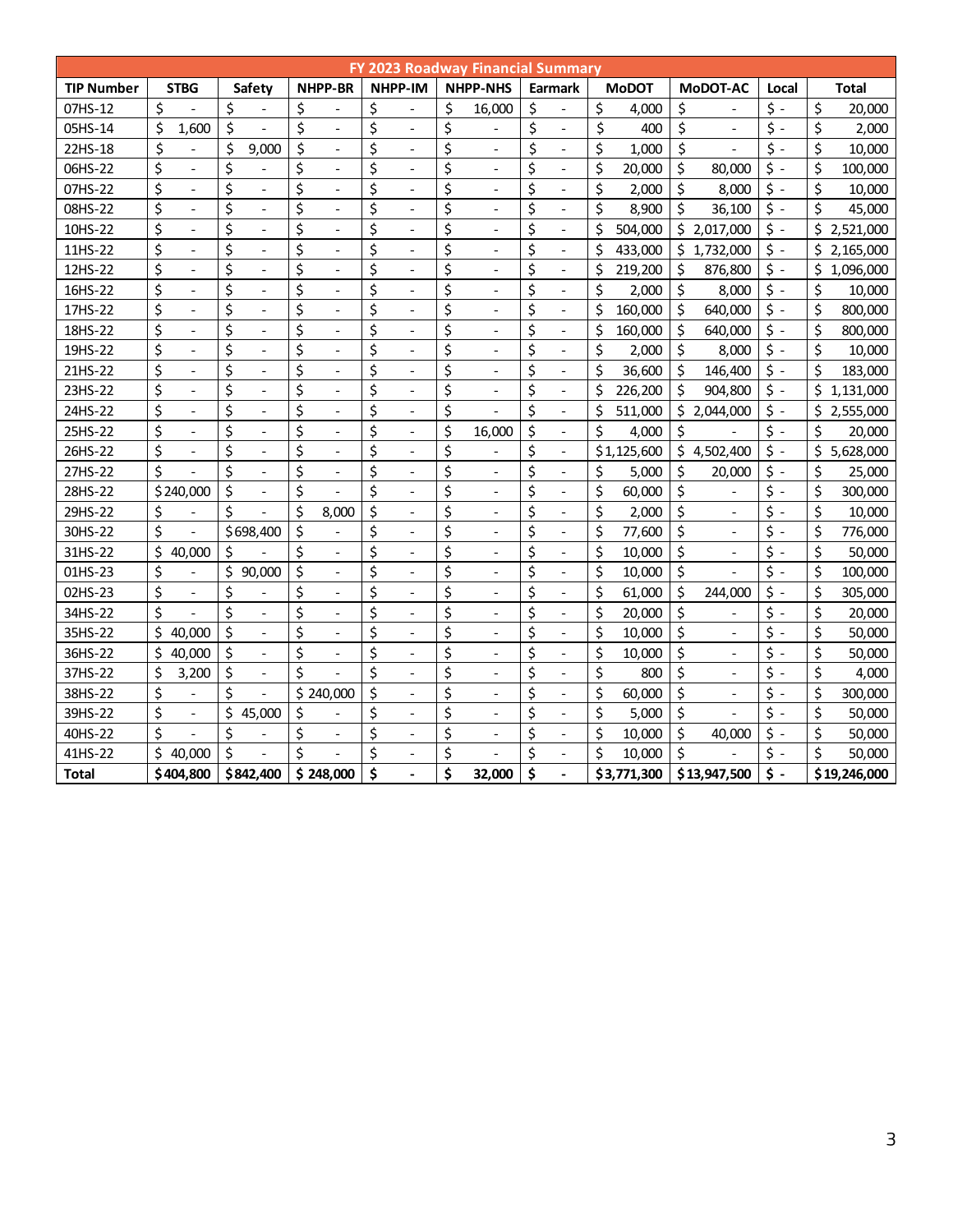# **Revised Financial Summaries**

|                   |                                |         |                              |                                    |                                | <b>FY 2022 Roadway Financial Summary</b> |                                    |               |             |                              |                           |    |              |
|-------------------|--------------------------------|---------|------------------------------|------------------------------------|--------------------------------|------------------------------------------|------------------------------------|---------------|-------------|------------------------------|---------------------------|----|--------------|
| <b>TIP Number</b> | <b>STBG</b>                    |         | Safety                       | <b>NHPP-BR</b>                     | NHPP-IM                        | <b>NHPP-NHS Earmark</b>                  |                                    | <b>MoDOT</b>  |             | <b>MoDOT-AC</b>              | Local                     |    | Total        |
| 06HS-12           | \$<br>8,000                    | \$      |                              | \$                                 | \$                             | \$                                       | \$                                 | \$<br>2,000   | \$          |                              | $\zeta$ -                 | \$ | 10,000       |
| 07HS-12           | \$                             | \$      |                              | \$                                 | \$                             | \$<br>16,000                             | \$                                 | \$<br>4,000   | \$          |                              | \$-                       | \$ | 20,000       |
| 09HS-12           | \$<br>1,600                    | \$      | $\overline{\phantom{a}}$     | \$<br>$\qquad \qquad \blacksquare$ | \$<br>$\overline{\phantom{a}}$ | \$                                       | \$<br>$\overline{\phantom{a}}$     | \$<br>400     | \$          | $\overline{\phantom{a}}$     | $\zeta$ -                 | \$ | 2,000        |
| 05HS-14           | \$<br>1,600                    | \$      | $\overline{\phantom{a}}$     | \$<br>$\overline{a}$               | \$<br>$\overline{a}$           | \$<br>$\overline{\phantom{a}}$           | \$                                 | \$<br>400     | \$          | $\overline{a}$               | $\zeta$ -                 | \$ | 2,000        |
| 14HS-18           | \$                             | \$      | $\qquad \qquad \blacksquare$ | \$4,147,600                        | \$                             | \$<br>$\overline{\phantom{0}}$           | \$<br>$\overline{\phantom{a}}$     | \$1,036,400   | \$          | $\overline{\phantom{a}}$     | $\zeta$ -                 | \$ | 5,184,000    |
| 22HS-18           | \$<br>$\overline{\phantom{a}}$ | \$      | 9,000                        | \$                                 | \$<br>$\overline{a}$           | \$                                       | \$<br>$\qquad \qquad \Box$         | \$<br>1,000   | \$          | $\overline{\phantom{a}}$     | $\zeta$ -                 | \$ | 10,000       |
| 01HS-22           | \$                             | \$      |                              | \$                                 | \$                             | \$313,600                                | \$<br>$\overline{a}$               | \$<br>78,400  | \$          |                              | $\zeta$ -                 | \$ | 392,000      |
| 02HS-22           | \$                             | \$      |                              | \$<br>$\overline{\phantom{0}}$     | \$5,294,600                    | \$                                       | \$                                 | \$<br>587,400 | \$          |                              | \$-                       | \$ | 5,882,000    |
| 03HS-22           | \$<br>$\overline{\phantom{a}}$ | \$      | $\overline{\phantom{0}}$     | \$<br>$\overline{\phantom{a}}$     | \$                             | \$<br>$\overline{\phantom{a}}$           | \$<br>$\overline{\phantom{a}}$     | \$<br>43,800  | \$          | 394,200                      | $\zeta$ -                 | \$ | 438,000      |
| 05HS-22           | \$<br>$\blacksquare$           | \$      | 609,600                      | \$                                 | \$                             | \$<br>$\overline{\phantom{0}}$           | \$                                 | \$<br>67,400  | \$          |                              | $\zeta$ -                 | \$ | 677,000      |
| 06HS-22           | \$<br>$\overline{\phantom{a}}$ | \$      |                              | \$<br>$\overline{\phantom{a}}$     | \$<br>$\overline{\phantom{a}}$ | \$<br>$\overline{\phantom{a}}$           | \$<br>$\overline{\phantom{a}}$     | \$<br>18,800  | \$          | 75,200                       | $\zeta$ -                 | \$ | 94,000       |
| 07HS-22           | \$<br>$\overline{\phantom{a}}$ | \$      | $\overline{\phantom{0}}$     | \$<br>$\overline{\phantom{a}}$     | \$<br>$\overline{a}$           | \$<br>$\overline{\phantom{0}}$           | \$<br>$\overline{\phantom{a}}$     | \$<br>2,000   | \$          | 8,000                        | $\zeta$ -                 | \$ | 10,000       |
| 08HS-22           | \$                             | \$      | $\overline{\phantom{a}}$     | \$                                 | \$                             | \$<br>$\overline{\phantom{a}}$           | \$                                 | \$<br>1,000   | \$          | 4,000                        | \$-                       | \$ | 5,000        |
| 09HS-22           | \$<br>$\overline{\phantom{a}}$ | \$      | $\qquad \qquad -$            | \$<br>716,800                      | \$<br>$\overline{\phantom{a}}$ | \$<br>$\qquad \qquad \blacksquare$       | \$<br>$\overline{\phantom{a}}$     | \$<br>179,200 | \$          |                              | $\zeta$ -                 | \$ | 896,000      |
| 10HS-22           | \$<br>$\overline{\phantom{a}}$ | \$      | $\overline{\phantom{a}}$     | \$                                 | \$<br>$\overline{a}$           | \$<br>$\overline{\phantom{0}}$           | \$<br>$\overline{\phantom{a}}$     | \$<br>37,400  | \$          | 149,600                      | \$-                       | \$ | 187,000      |
| 11HS-22           | \$<br>$\overline{\phantom{a}}$ | \$      | $\overline{\phantom{a}}$     | \$<br>$\overline{\phantom{a}}$     | \$                             | \$<br>$\overline{\phantom{0}}$           | \$<br>$\overline{\phantom{a}}$     | \$<br>10,000  | \$          | 40,000                       | \$-                       | \$ | 50,000       |
| 12HS-22           | \$                             | \$      | $\overline{\phantom{a}}$     | \$<br>$\overline{a}$               | \$<br>$\overline{a}$           | \$<br>$\frac{1}{2}$                      | \$<br>$\qquad \qquad \Box$         | \$<br>203,800 | \$          | 815,200                      | $\zeta$ -                 | \$ | 1,019,000    |
| 15HS-22           | \$                             | \$      |                              | \$                                 | \$                             | \$<br>$\overline{a}$                     | \$<br>$\overline{\phantom{a}}$     | \$<br>595,600 |             | \$2,381,400                  | $\zeta$ -                 | \$ | 2,977,000    |
| 16HS-22           | \$                             | \$      |                              | \$                                 | \$                             | \$<br>$\qquad \qquad \blacksquare$       | \$                                 | \$<br>2,000   | \$          | 8,000                        | \$-                       | \$ | 10,000       |
| 17HS-22           | \$<br>$\overline{\phantom{a}}$ | \$      | $\overline{\phantom{a}}$     | \$<br>$\overline{\phantom{a}}$     | \$<br>$\overline{\phantom{a}}$ | \$<br>$\overline{\phantom{a}}$           | \$<br>$\overline{\phantom{a}}$     | \$<br>160,000 | \$          | 640,000                      | $\zeta$ -                 | \$ | 800,000      |
| 18HS-22           | \$                             | \$      | $\overline{\phantom{a}}$     | \$                                 | \$                             | \$<br>$\overline{\phantom{a}}$           | \$                                 | \$<br>160,000 | \$          | 640,000                      | $\zeta$ -                 | \$ | 800,000      |
| 19HS-22           | \$<br>$\overline{\phantom{a}}$ | \$      | $\overline{\phantom{a}}$     | \$<br>$\overline{\phantom{a}}$     | \$<br>$\overline{a}$           | \$<br>$\overline{\phantom{a}}$           | \$<br>$\overline{\phantom{a}}$     | \$<br>2,000   | \$          | 8,000                        | \$-                       | \$ | 10,000       |
| 20HS-22           | \$                             | \$      |                              | \$<br>$\overline{a}$               | \$                             | \$<br>$\overline{a}$                     | \$<br>$\overline{\phantom{a}}$     | \$<br>476,000 | \$          | 1,904,000                    | $\zeta$ -                 | \$ | 2,380,000    |
| 21HS-22           | \$                             | \$      | $\overline{\phantom{a}}$     | \$<br>$\qquad \qquad \blacksquare$ | \$                             | \$<br>$\qquad \qquad \blacksquare$       | \$                                 | \$<br>1,000   | \$          | 4,000                        | $\zeta$ -                 | \$ | 5,000        |
| 22HS-22           | \$<br>$\overline{\phantom{a}}$ | \$      | $\overline{\phantom{a}}$     | \$<br>$\overline{\phantom{a}}$     | \$<br>$\overline{\phantom{a}}$ | \$<br>$\overline{\phantom{a}}$           | \$<br>$\overline{\phantom{a}}$     | \$<br>220,000 | \$          | 880,000                      | \$-                       | Ś  | 1,100,000    |
| 23HS-22           | \$<br>$\overline{\phantom{a}}$ | \$      | $\overline{\phantom{a}}$     | \$<br>$\overline{\phantom{a}}$     | \$                             | \$<br>$\frac{1}{2}$                      | \$<br>$\overline{\phantom{a}}$     | \$<br>2,000   | \$          | 8,000                        | $\zeta$ -                 | \$ | 10,000       |
| 24HS-22           | \$                             | \$      |                              | \$<br>$\overline{a}$               | \$                             | \$                                       | \$<br>$\qquad \qquad \blacksquare$ | \$<br>821,600 | $\varsigma$ | 3,286,400                    | \$-                       | \$ | 4,108,000    |
| 25HS-22           | \$                             | \$      | $\overline{\phantom{0}}$     | \$<br>$\overline{a}$               | \$<br>$\overline{\phantom{a}}$ | \$<br>16,000                             | \$<br>$\overline{\phantom{a}}$     | \$<br>4,000   | \$          |                              | $\zeta$ -                 | \$ | 20,000       |
| 26HS-22           | \$                             | \$      |                              | \$                                 | \$                             | \$                                       | \$                                 | \$<br>5,200   | \$          | 20,800                       | $\zeta$ -                 | \$ | 26.000       |
| 27HS-22           | \$                             | \$      | $\overline{\phantom{a}}$     | \$<br>$\overline{\phantom{a}}$     | \$<br>$\overline{\phantom{a}}$ | \$<br>$\overline{\phantom{a}}$           | \$<br>$\overline{\phantom{a}}$     | \$<br>5,000   | \$          | 20,000                       | \$-                       | \$ | 25,000       |
| 28HS-22           | \$160,000                      | \$      | $\overline{\phantom{0}}$     | \$                                 | \$<br>$\overline{a}$           | \$<br>$\overline{\phantom{0}}$           | \$                                 | \$<br>40,000  | \$          |                              | \$-                       | \$ | 200,000      |
| 29HS-22           | \$                             | \$      |                              | \$<br>8,000                        | \$                             | \$                                       | \$                                 | \$<br>2,000   | \$          |                              | $\zeta$ -                 | \$ | 10,000       |
| 30HS-22           | \$<br>$\overline{\phantom{a}}$ | \$      | 495,000                      | \$<br>$\overline{\phantom{a}}$     | \$                             | \$<br>$\qquad \qquad \blacksquare$       | \$                                 | \$<br>55,000  | $\zeta$     | $\overline{\phantom{a}}$     | \$-                       | \$ | 550,000      |
| 31HS-22           | \$40,000                       | \$      |                              | \$                                 | \$                             | \$                                       | \$                                 | \$<br>10,000  | $\zeta$     |                              | $\zeta$ -                 | \$ | 50,000       |
| 32HS-22           | \$                             | \$      | 90,000                       | \$<br>$\qquad \qquad \blacksquare$ | \$<br>$\overline{\phantom{0}}$ | \$<br>$\overline{\phantom{a}}$           | \$                                 | \$<br>10,000  | \$          | $\qquad \qquad \blacksquare$ | \$-                       | \$ | 100,000      |
| 33HS-22           | \$244,000                      | \$      |                              | \$<br>$\qquad \qquad \blacksquare$ | \$<br>$\overline{\phantom{a}}$ | \$<br>$\overline{\phantom{a}}$           | \$<br>$\qquad \qquad \blacksquare$ | \$<br>61,000  | \$          | $\qquad \qquad \blacksquare$ | $\zeta$ -                 | \$ | 305,000      |
| 34HS-22           | \$                             | \$      | $\overline{\phantom{a}}$     | \$<br>$\qquad \qquad \blacksquare$ | \$                             | \$<br>$\overline{\phantom{0}}$           | \$                                 | \$<br>20,000  | \$          | $\qquad \qquad \blacksquare$ | $\overline{\mathsf{S}}$ - | \$ | 20,000       |
| 35HS-22           | \$40,000                       | \$      |                              | \$<br>$\qquad \qquad \blacksquare$ | \$                             | \$                                       | \$                                 | \$<br>10,000  | \$          |                              | \$-                       | \$ | 50,000       |
| 36HS-22           | \$40,000                       | $\zeta$ | $\qquad \qquad -$            | \$<br>$\qquad \qquad \blacksquare$ | \$<br>$\overline{\phantom{a}}$ | \$<br>$\qquad \qquad \blacksquare$       | \$<br>$\overline{\phantom{a}}$     | \$<br>10,000  | \$          | $\overline{\phantom{a}}$     | $\zeta$ -                 | \$ | 50,000       |
| 37HS-22           | \$<br>3,200                    | \$      | $\overline{\phantom{0}}$     | \$                                 | \$                             | \$                                       | \$                                 | \$<br>800     | \$          | $\overline{a}$               | $\zeta$ -                 | \$ | 4,000        |
| 38HS-22           | \$<br>$\overline{\phantom{a}}$ | \$      | $\overline{\phantom{a}}$     | \$<br>240,000                      | \$<br>$\overline{\phantom{a}}$ | \$<br>$\overline{\phantom{a}}$           | \$<br>$\overline{\phantom{a}}$     | \$<br>60,000  | \$          | $\overline{\phantom{a}}$     | \$-                       | \$ | 300,000      |
| 39HS-22           | \$<br>$\overline{\phantom{a}}$ | \$      | 45,000                       | \$                                 | \$<br>$\overline{a}$           | \$<br>$\overline{\phantom{0}}$           | \$                                 | \$<br>5,000   | \$          |                              | $\zeta$ -                 | \$ | 50,000       |
| 40HS-22           | \$                             | \$      |                              | \$<br>$\overline{\phantom{a}}$     | \$                             | \$                                       | \$                                 | \$<br>10,000  | \$          | 40,000                       | $\zeta$ -                 | \$ | 50,000       |
| 41HS-22           | \$40,000                       | \$      |                              | \$                                 | \$                             | \$                                       | \$<br>$\qquad \qquad \blacksquare$ | \$<br>10,000  | \$          |                              | $\zeta$ -                 | \$ | 50,000       |
| <b>Total</b>      | \$578,400                      |         | \$1,248,600                  | \$5,112,400                        | \$5,294,600                    | \$345,600                                | \$                                 | \$5,031,600   |             | \$11,326,800                 | $\mathsf{\$}$             |    | \$28,938,000 |